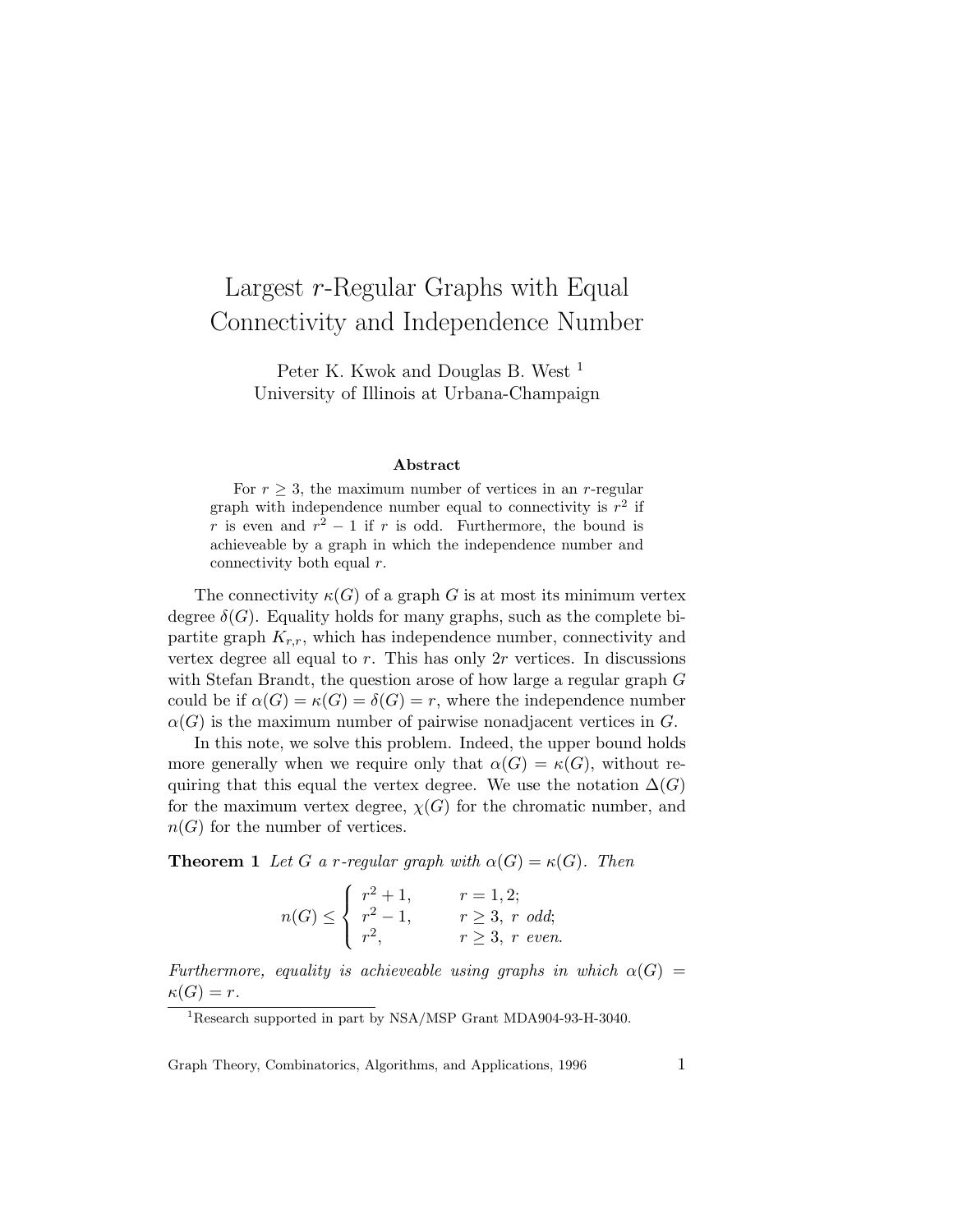## 2 Kwok and West

**Proof:** Let n be the order of a graph G satisfying the conditions. When  $r = 1$ , the only graph that satisfies the conditions is  $K_2$ . When  $r = 2$ , the only graphs that satisfy the conditions are  $C_4$  and  $C_5$ . Thus  $n \leq r^2 + 1$  for  $r \leq 2$ .

If  $r \geq 3$ , then G is not an odd cycle. Also G is not a clique, because  $\alpha(G) = \kappa(G)$ . Thus, by Brook's Theorem,  $\chi(G) \leq \Delta(G)$ . Also,  $\kappa(G) \leq \delta(G)$ . Thus we have

$$
n \le \chi(G) \alpha(G) = \chi(G) \kappa(G) \le \Delta(G) \delta(G) = r^2
$$

For odd r, r-regular graphs of odd order do not exist. Therefore  $n \leq$  $r^2-1$  for odd r.

We provide examples to achieve the upper bounds.

Case 1:  $r = 3$ . If G is the 3-regular graph formed from an 8cycle by adding a matching joining opposite vertices on the cycle, then  $\alpha(G) = \kappa(G) = 3.$ 

Case 2:  $r \geq 4$ , r even. Let  $G_1, \ldots, G_r$  be cliques of order r, with each having  $r/2$  vertices of type A and  $r/2$  vertices of type B. For  $i = 1, \ldots, r$ , add a matching of size  $r/2$  between  $G_i$  and  $G_{i+1}$  that matches the vertices of Type  $A$  in  $G_i$  with the vertices of Type  $B$  in  $G_{i+1}$ , where the indices are taken modulo r. The resulting graph G is r-regular. Since it is covered by r cliques,  $\alpha(G) \leq r$ , and equality is achieved by picking one vertex of Type  $A$  from each  $G_i$ . Given two vertices  $x, y \in V(G)$ , we find r pairwise internally-disjoint  $x, y$ -paths in G (if x, y belong to distinct cliques,  $r/2$  of the paths pass through cliques with increasing indices and  $r/2$  through cliques with decreasing indices). By Menger's Theorem,  $\kappa(G) = r$ .

Case 3:  $r \geq 5$ , r odd. Let  $G_1, \ldots, G_{r-1}$  be cliques of order r, and let W be a clique with vertices  $\{w_1, \ldots, w_{r-1}\}$ . From now on, all indices are taken modulo  $r - 1$ . In each  $G_i$  for  $1 \leq i \leq r - 1$ , pick two vertices  $u_i$  and  $v_i$ , and partition the remaining  $r-2$  vertices into two sets  $A_i$  of size  $(r-1)/2$  and  $B_i$  of size  $(r-3)/2$ . Add edges  $u_iw_i$  and  $v_iw_{i+1}$  for  $i = 1, \ldots, r-1$ . Add a matching of size  $(r-1)/2$  between  $A_{2i}$  and  $A_{2i+1}$  for  $i = 1, \ldots, (r-1)/2$ . Add a matching of size  $(r-3)/2$ between  $B_{2i-1}$  and  $B_{2i}$  for  $i = 1, ..., (r-1)/2$ .

We have constructed this graph  $G$  to be r-regular. Again  $G$  is covered by r cliques, and it has an independent set of size r consisting of one vertex of  $A_i$  for each odd i, one vertex of  $B_i$  for each even i, and one vertex of W. We find r pairwise internally-disjoint  $x, y$ -paths for